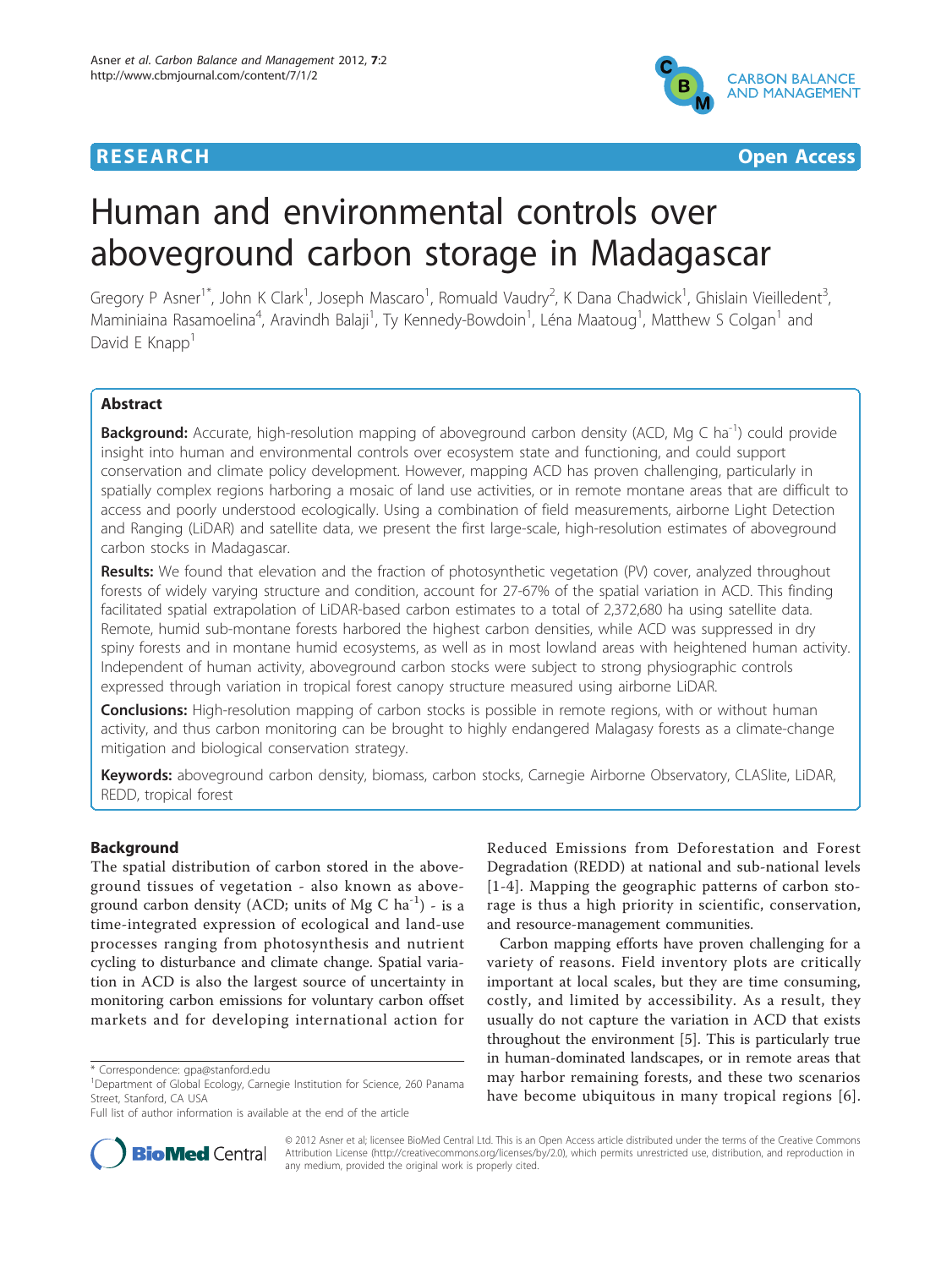Madagascar is an important example of these challenges; high rates of deforestation and degradation have transformed millions of hectares of dry, mesic and humid tropical forest, leaving highly fragmented landscapes in most regions [[7,8](#page-11-0)]. Remaining forests cover up to 15% of Madagascar, and thus the vast majority of landscapes are partially-vegetated, human-dominated systems [[9](#page-11-0)]. The spatial heterogeneity of vegetation cover and structure in these landscapes has resulted in a poor overall knowledge of their role in storing carbon.

The remaining forests of Madagascar are also often remote, whether by distance or by difficult terrain, and they are among the last strongholds of the unique forest flora and fauna remaining on the island. These remote forests appear partially to fully intact in satellite imagery [[9,10](#page-11-0)], but satellite sensors do not resolve their carbon stocks at a spatial scale sufficient to understand ecological controls over those stocks. As a result, we know little about controls over carbon storage in Malagasy forests - information that is critically needed to support their inclusion in carbon retention strategies to conserve them.

Mapping ACD beyond the reach of field plots is an important step toward resolving regional carbon dynamics in Madagascar and elsewhere. Airborne Light Detection and Ranging (LiDAR), when combined with field plots, has provided spatially contiguous, high-resolution ACD estimates of temperate and tropical forests [e.g., [[11-13](#page-11-0)]]. Airborne systems can readily acquire thousands of hectares of data per day, changing our understanding of environmental controls over carbon stocks. Airborne LiDAR-based mapping of tropical forest ACD has also proven highly precise and accurate, with errors recently becoming indistinguishable from those derived from field measurements [[14](#page-11-0)].

Despite the carbon mapping accuracy, resolution, and extensive coverage provided by airborne LiDAR, these approaches also reach geographic limitations due to cost, so additional methods are required to extend LiDAR-based carbon estimates to even larger regions. Importantly, the pronounced heterogeneity of carbon stocks in Madagascar requires high spatial resolution when extending to the regional or whole-country scale. One approach to extrapolating outside the LiDAR coverage is to stratify the region into narrow vegetation classes, and then to apply additional analyses to account for vegetation losses and gains from deforestation, degradation and land abandonment [[15,16\]](#page-11-0). This has proven useful in regions already containing detailed vegetation maps derived from satellite or other sources, resulting in regionally-integrated uncertainties in total carbon storage of just a few percent or less [[17](#page-11-0)]. However, such highly stratified maps of vegetation type do not exist for many areas of the tropics [\[2](#page-10-0)[,18](#page-11-0)], and other means are necessary to extend sampling-based estimates of ACD - whether taken from field, aircraft or satellite measurements - to broader geographic scales. Again, Madagascar serves as an example of the challenges faced when mapping carbon stocks in most tropical regions, where vegetation maps may not exist or may only be based on coarse representations of geology [e.g., [[19\]](#page-11-0)]. A more detailed, top-down approach utilizing satellite imagery is required; however, the most widely available optical satellite images from NASA Landsat or MODIS (Moderate Resolution Imaging Spectrometer) do not directly measure carbon stocks. Rather, optical sensors are most sensitive to vegetation type and cover [[20](#page-11-0)], and so spatial extrapolation of LiDAR-based biomass estimates using optical satellite data alone is subject to substantial uncertainty. Synthetic aperture radar (SAR), which is sensitive to aspects of canopy texture and structure, can be related to biomass stocks [[21,22](#page-11-0)], but direct SAR-based metrics of forest biomass are limited by saturation of the signal in vegetation harboring more than 50-70 Mg C  $ha^{-1}$ , depending upon radar frequency [\[23](#page-11-0),[24\]](#page-11-0). Another option is to evaluate how carbon stocks vary with topography and other geologic drivers mapped with SAR, but relationships between topography or geology and ACD have rarely been explored [\[25,26\]](#page-11-0).

Here, we present the first large-scale, high-resolution mapping estimates of aboveground carbon stocks in one northern and one southern region of Madagascar. Using airborne LiDAR-based measurements of ACD, calibrated to a network of field plots, we quantitatively assessed which topographic and land-cover factors best predicted ACD across environmental and land-use gradients in each region. We then used this information, combined with spaceborne optical and SAR data, to extend field and LiDAR carbon estimates to the regional level. Our underlying goal was to understand both human and environmental controls over the carbon landscape in some of the most remote portions of Madagascar.

# Results and discussion

The northern (N) region encompassed 289,766 ha of core study area within 659,592 ha of total area (Figure [1](#page-2-0)). The core study area was defined by an ongoing REDD+ project, whereas the total area was defined by our satellite coverage. The N region contained forests broadly classified as mid-elevation (600-2900 m a.s.l.) evergreen humid tropical forest, underlain by basement rock formations [[19](#page-11-0)]. Above 2100 m elevation, forest vegetation transitions to montane Philippia shrubland [[19\]](#page-11-0). Below 900 m, much of the region is deforested, persisting as a spatially complex mosaic of grassland, bare substrate (rock and soil) and patches of woody vegetation protected by local-scale terrain variation (e.g.,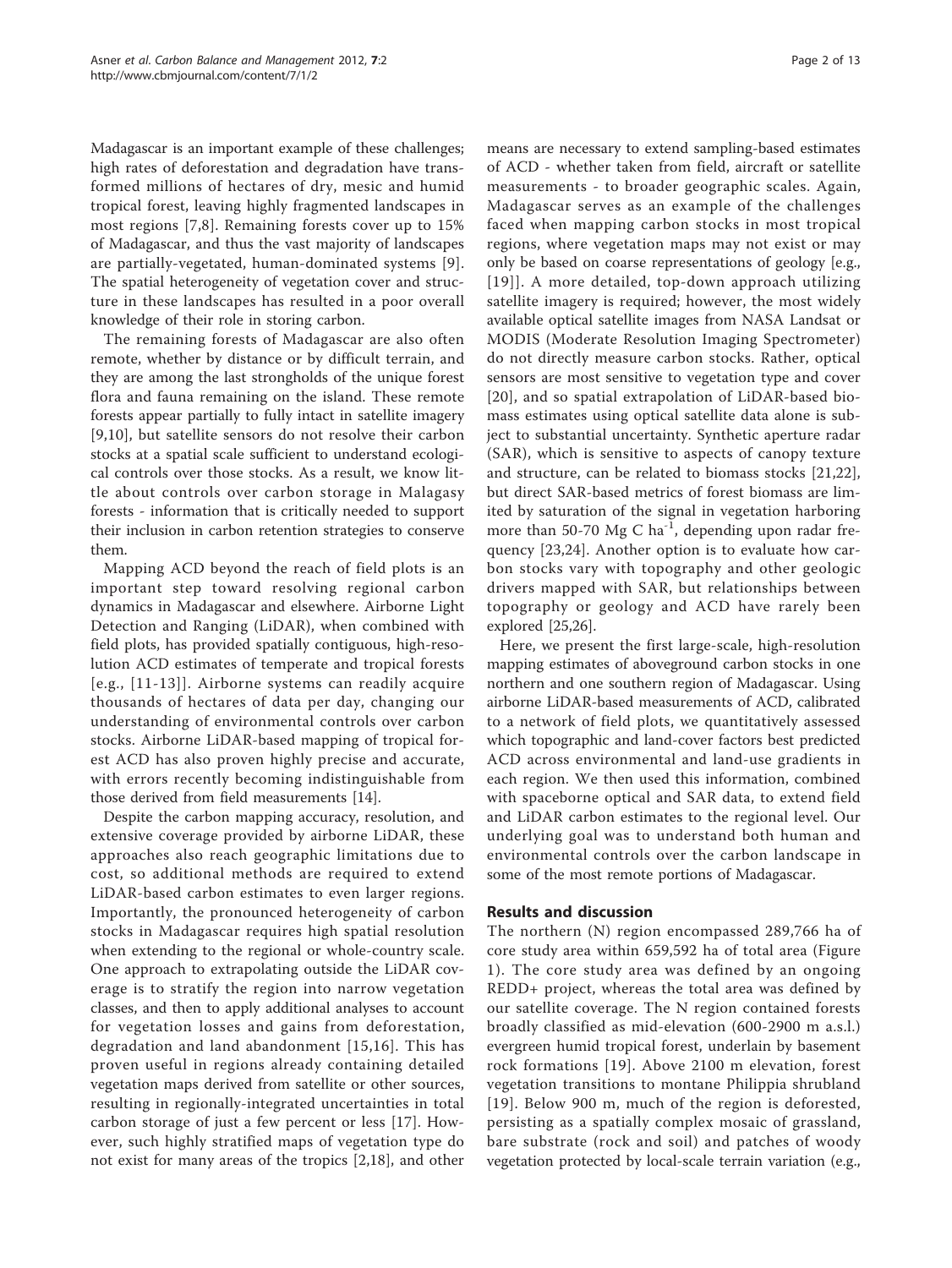<span id="page-2-0"></span>gullies, steep slopes, etc.). The southern (S) region spanned 495,767 ha of core study area within 1,713,088 ha of total area. This area crosses a strong orographic climate boundary incorporating low- to mid-elevation evergreen humid tropical forests on windward slopes in the east, to deciduous, seasonally dry, or "spiny" forests and shrublands to the west (Figure 1). Geologic substrates vary from basement rock formations in the humid sub-montane forests to basalt and sandstone formations underlying the drier spiny forests. Elevation in the S region reaches a maximum of 1968 m a.s.l., and areas below about 500 m have undergone substantial clearing in the past.

#### Field Calibration of Airborne LiDAR

Histograms of the plot-based estimates of ACD are shown in Figure S1 (Additional file [1](#page-10-0)). The mean  $(\pm s)$ . d.) ACD of dry forests was 14.5 (8.1) Mg C ha<sup>-1</sup>, with a range of 1.4 to 28.9 Mg C ha<sup>-1</sup>. The mean  $(\pm \text{ s.d.})$  ACD



humid forest plots was 99.5 (58.5) Mg C ha<sup>-1</sup>, with a range of 9.3 to 257.4 Mg C  $ha^{-1}$ . Following the processing of the LiDAR data to MCH, we predicted ACD within and across all study regions with high precision  $(r^2 = 0.88)$  and accuracy (RMSE = 21.1 Mg C ha<sup>-1</sup>) (Figure 2). The power-function scaling coefficient of 1.3 is slightly lower than those derived for forests in the Neotropics, resulting in a nearly linear MCH-to-ACD relationship [discussed in [\[27](#page-11-0)]]. An average pixel-level error of 21 Mg C ha<sup>-1</sup> compares favorably with past studies showing uncertainties of 40 Mg C  $ha^{-1}$  or more in temperate and tropical forests [[11,12,17,28,29\]](#page-11-0).

#### Landscape Controls over LiDAR-derived ACD

Our airborne LiDAR mapping results revealed the influence of human activity, as well as underlying climatic and physiographic controls, in shaping ACD patterns throughout northern and southern Madagascar. High levels of deforestation have reduced standing carbon stocks in many lowland areas, as evidenced by the sharp decline in LiDAR-derived canopy height in zones of human activity (Figure [3\)](#page-3-0). Yet this signal of humanmediated ACD suppression did not obscure natural ACD gradients controlled by climate and elevation. Forests found at higher elevations were less likely to be deforested or degraded, and were also more likely to contain the tallest forest canopies harboring higher carbon stocks.

To further quantify the controls over ACD, we spatially integrated the LiDAR-based carbon mapping results in both N and S regions, and found that ACD peaked at intermediate elevations (Figure [4\)](#page-4-0). Moreover, we found major differences in ACD distributions and



Figure 2 Relationship between mean canopy profile height (MCH) derived from airborne LiDAR and plot-based aboveground carbon density (ACD) across a wide range of vegetation types and conditions, including degraded forests, in Madagascar.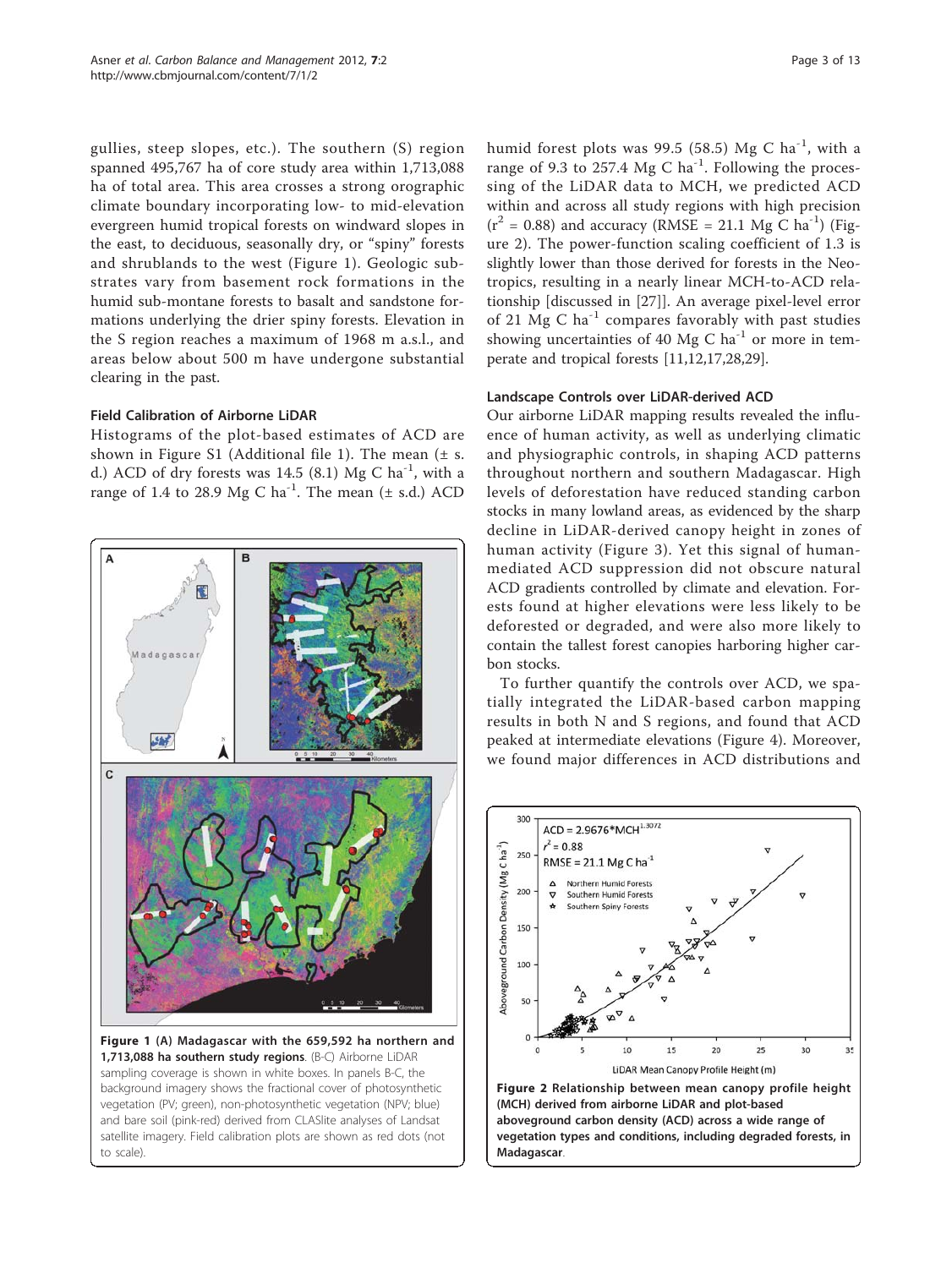medians along elevation gradients, and these patterns differed in the N and S regions. In the north, the lowlands (< 1050 m) harbored a highly skewed distribution of carbon storage, resulting from human-driven forest losses leading to low carbon levels; yet with a sufficiently large, high-resolution regional sample size, we also found that ACD can reach very high values in surviving lowland forests. In effect, the right side of the distribution indicates maximum potential carbon stocks in the lowlands, which exceeded 200 Mg C ha $^{-1}$ . In contrast to N lowland carbon values, the S region harbored very suppressed ACD levels (Figure [4\)](#page-4-0), and this was due to the drier conditions that support lower-biomass spiny forests as well as extremely high forest loss rates.

In both the N and S regions, aboveground carbon stocks reached their highest median levels at mid-elevation (Figure [4](#page-4-0)). In the north, we found that ACD peaked in the 1350-1650 m zone, whereas highest median values were closer to 700 m in the south (Appendix 3, Additional file [1\)](#page-10-0). Above these zones of highest carbon storage, both ACD median and variance decreased steadily to much lower and narrower ranges in montane conditions. The sharpest high-elevation decline in ACD occurred above 1950 m in the N region, where forests give way to short-statured Philippia shrublands [[19\]](#page-11-0). In the S region, the decrease in ACD at higher elevations was less pronounced. We note, however, that ACD levels in the S sub-montane (e.g., 1100-1500 m) and montane (> 1500 m) zones were lower and less variable than in the N forests at comparable elevations. Importantly, most ACD distributions were non-normal, suggesting that without very large sample sizes, or carefully distributed sampling, field plots alone may not accurately resolve carbon stock variation.

Deforestation, disturbance and regrowth all imparted differences in standing carbon stocks (Appendix 3, Additional file [1\)](#page-10-0). In the N region, secondary regrowth from deforestation of at least 5 and 10 years of age resulted in mean  $(\pm s.d.)$  ACD of 39.4 (29.4) and 52.9  $(49.5)$  Mg C ha<sup>-1</sup>, respectively. Forested areas subjected to disturbance (also known as degradation), as mapped with CLASlite, contained 70.9 ( $\pm$  56.6) Mg C ha<sup>-1</sup>. In the S region, carbon stocks in forest regrowth varied slightly by elevation (Appendix 3, Additional file [1\)](#page-10-0), but were generally between 16 and 49 Mg C ha<sup>-1</sup>, depending upon age and whether they were deforested or disturbed prior to assessment. In sum, aboveground carbon stocks in forest regrowth were extremely variable, but consistently much lower than in intact forest.

Statistical analyses indicated that SRTM elevation and CLASlite PV cover fraction were the factors most closely associated with landscape-scale, LiDAR-based ACD variation (Figure [5\)](#page-5-0). Although all variables were significantly correlated with ACD, soil fractional cover and aspect generally explained less ACD variation (< 4%). Variables explaining more than 4% of the variation, such as slope and REM in the S region, were also strongly correlated with elevation and PV cover. Based on this finding, we conducted multiple regression analyses to determine the total ACD variation that could be explained by a combination of the variables. Models including elevation and PV explained 27 and 67% of the overall variation (adjusted  $r^2$ ) in the N and S regions, respectively (Appendix 4, Additional file [1\)](#page-10-0). In both regions, other factors including slope, REM, aspect and bare soil fraction did not contribute to explanatory power of the multiple regression beyond that explained by elevation and PV. As a result, these additional factors were excluded from the final regional stratification. Although the regression analyses suggested that directly modeling ACD using input terrain variables may be tractable, second-order polynomials did not provide sufficient fidelity to account for the non-linear influence of the variables (e.g., elevation and PV in the S region; Figure [5b\)](#page-5-0), suggesting that a highly complicated model would be required. A stratified approach, therefore,

<span id="page-3-0"></span>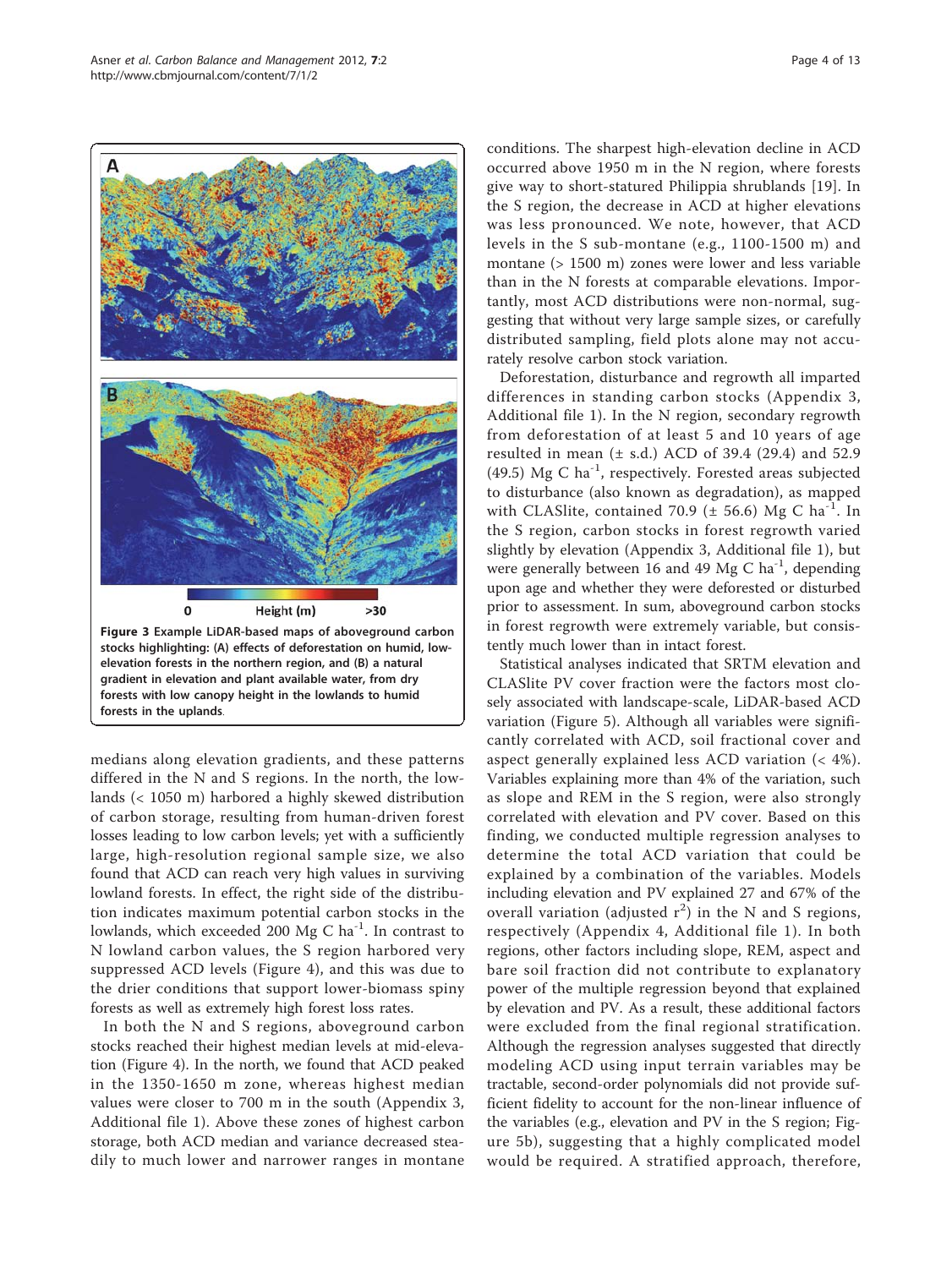<span id="page-4-0"></span>

maintained greater parsimony and potentially higher accuracy. In addition, any potential class-specific influences over ACD can be captured using a stratification approach, whereas a continuous model often smoothes them artificially.

# Regional Sources of Carbon Stock Variation

Following stratification and application of the LiDARbased ACD estimates to the full regional study extent, a comparison of LiDAR-derived ACD and the regionalscale stratified mapping of median ACD revealed the effectiveness of the stratification approach (Figure [6\)](#page-6-0). Stratification by CLASlite forest cover, forest change, PV cover fraction, and SRTM elevation yielded high-resolution ACD variation that closely matched LiDAR-derived ACD. Repeated comparisons, such as that in Figure [6](#page-6-0), suggested that scaling LiDAR data regionally in this manner is tractable if the satellite data capture the detailed variation in topographic, environmental and land-use effects at appropriate spatial scales. Our experience suggests that 1 ha or higher resolution is required to support this scaling step.

The relative error between high-resolution LiDARscale ACD maps and regional ACD maps was calculated as the percent difference between the square root of the median squared residual value (predicted ACD -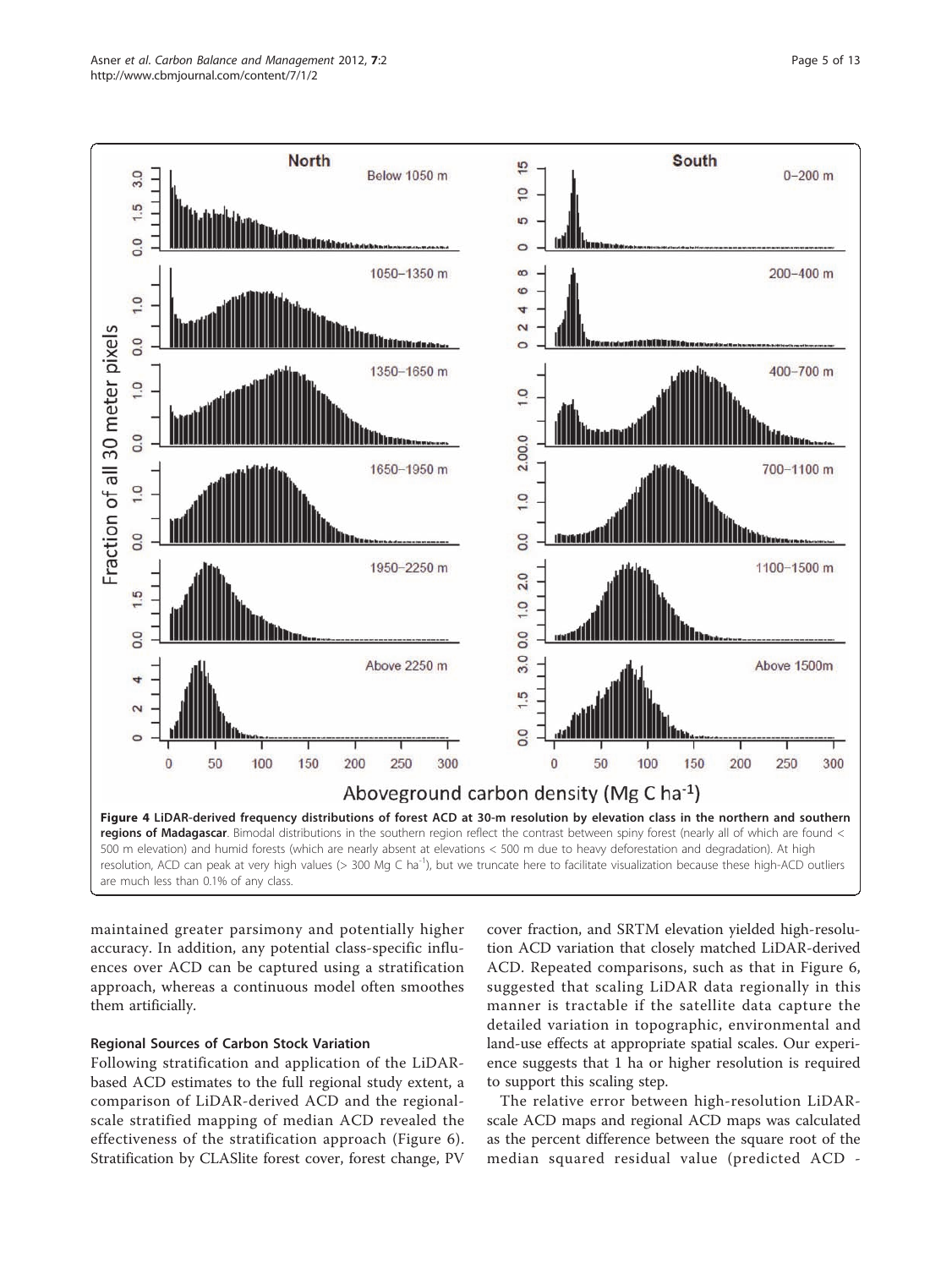<span id="page-5-0"></span>

Figure 5 Correlation matrices relating site factors to ACD, including elevation a.s.l. (Elev in m), fraction of photosynthetic vegetation as determined by CLASlite (PV), slope (degrees), REM (elevation above nearest drainage), fraction of soil cover as determined by CLASlite, and aspect for the (A) northern region and (B) southern region. The scatter plots display the following information: blue points indicate individual pixel values, open circles represent the median value within each of ten bins evenly spaced along the horizontal axis (these are intended to assist in visualization and do not impact model fit), lines are the best fit polynomials for the data being compared. In the lower left portion of the matrix are the  $r^2$  values for the best-fit polynomials; \*\*\* indicates statistical significance of P  $< 0.001$ .

observed ACD) and mean observed ACD. We used the median rather than mean squared residual value to compensate for highly right-skewed distributions of pixel level error. Thus, our pixel-level uncertainties reflect median uncertainties. We estimated a pixel-level uncertainty of 35% and 10% in the N and S regions, respectively, at 1 ha resolution. Greater uncertainty in the N region is caused by generally weaker relationships between environmental variables and measured ACD (Figure 5). Nonetheless, a 35% uncertainty at the pixel level is on par with errors inherent to field inventory plots [[30,31\]](#page-11-0), and when averaged over much larger jurisdictional scales of thousands to millions of hectares, the overall uncertainty drops to extremely low values [[3,17\]](#page-11-0).

Additional comparisons between regionally-extrapolated ACD and high-resolution forest cover were made by overlaying regional ACD maps on Google Earth imagery (Figure S2, Additional file [1\)](#page-10-0). In one southern landscape, the largest tree crowns were clearly aligned with areas of high ACD (reds), whereas areas containing small-statured vegetation (naturally or from land use) aligned with low-to-moderate ACD (yellowgreen), and no ACD (blues) estimates. In one portion of the southern montane landscape, the abrupt orographically-mediated transition from high biomass windward forests (red) to lower biomass leeward forests (orange) was evident (Figure S2, Additional file [1\)](#page-10-0). This break was so distinct, it was expressed over just a few hundred meters of distance. Similar extreme gradients can be found on other tall oceanic islands where orographic effects are common [[32\]](#page-11-0). Close inspection against Google imagery also revealed that suppressed ACD levels along slopes (greens-blues; Figure S2, Additional file [1](#page-10-0)) were caused either by natural landslides or human activities.

The combined satellite and LiDAR-based results provided a synoptic view of aboveground carbon stocks throughout the much larger N and S mapping regions (Figure [7\)](#page-7-0). In the N region, the highest ACD levels were found in upland zones farther from human activities, particularly in sub-montane hillslope positions where substrate fertility and climate harbor tall forests [[19,33,34\]](#page-11-0). Sub-montane to montane forests in the S region harbored as much carbon in aboveground tissues as found in N forests, but the orographic effect confined the highest biomass areas to east-facing slopes (Figure [7b\)](#page-7-0). Across both study regions, very little lowland intact forest remains, and in the south, much of the spiny forests either harbor naturally low carbon levels or have been lost to deforestation. Together these two regions are geographically important examples of the carbon landscape persisting throughout Madagascar today.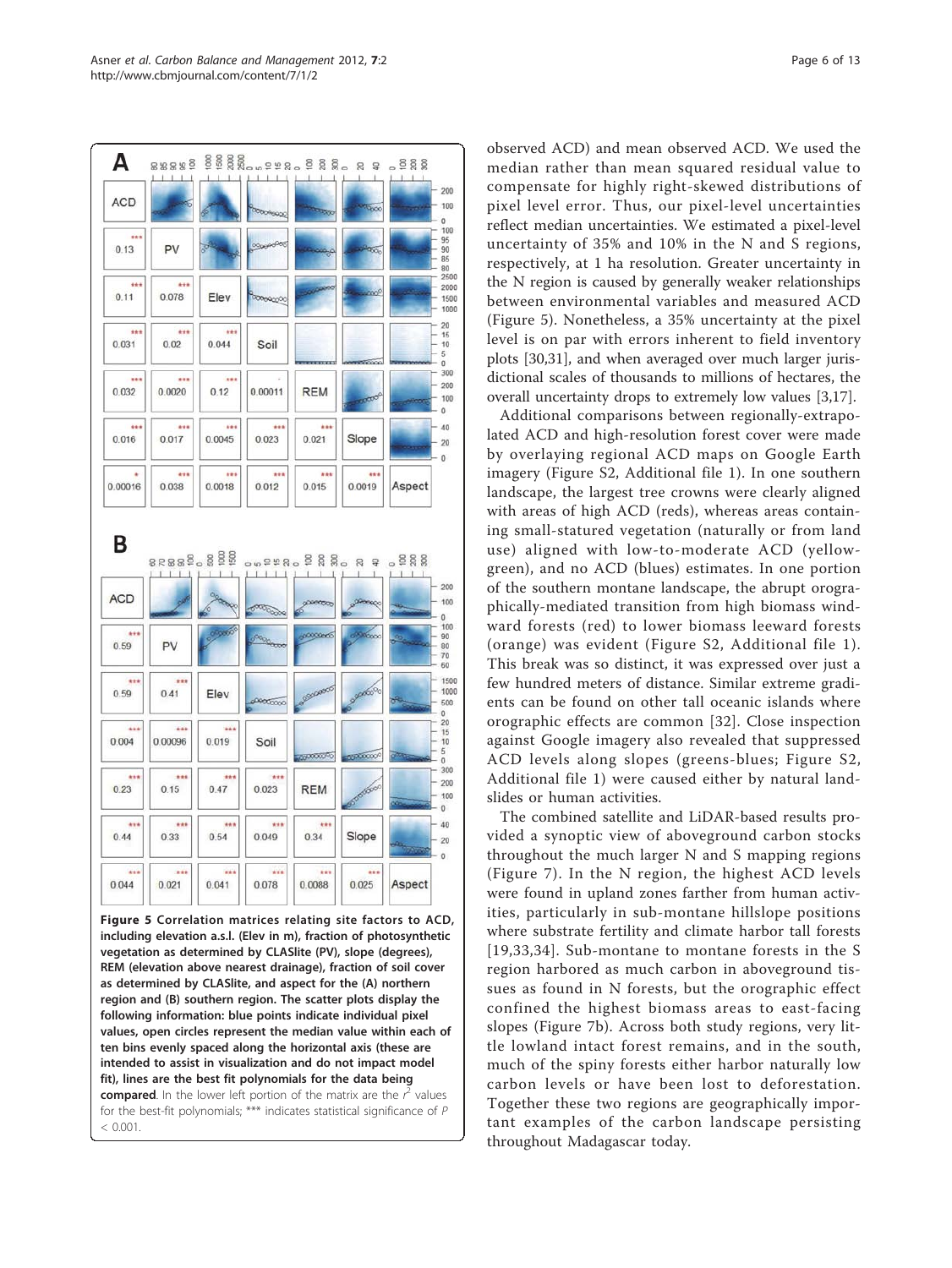<span id="page-6-0"></span>

based stratification, and (B) direct mapping of ACD using airborne LiDAR with the MCH-to-ACD model from Figure 2. The colors, image stretch, and units are the same in both images.

#### Error Analyses

Simulations of both reduced numbers of field plots as well as reduced LiDAR coverage demonstrated that our sampling effort for both field plots and airborne data was effective at capturing the true variation in ACD. When considering the number of field plots needed to produce a consistent LiDAR-to-ACD calibration model, we found that regression standard error (SEE) increased rapidly up to  $\sim$  20 plots, but stabilized within  $\sim$  2 Mg C  $ha^{-1}$  of the full regression SEE (21.1 Mg C ha<sup>-1</sup>) at just 24 of the 83 plots (Figure [8\)](#page-8-0). Additional plots therefore had little effect on the regression SEE. Likewise, the ability of the simulated calibrations to accurately predict a set of 4 randomized field plots (not included in the calibration) was initially poor, but stabilized within  $\sim 2$  $Mg$  C ha<sup>-1</sup> of the full regression RMSE with just 24 of the 83 plots. The stabilization of the LiDAR-to-plot calibration at  $\sim$  24 field plots is comparable to that found in a previous Amazonian study [[17\]](#page-11-0).

As LiDAR coverage was statistically reduced, we found that median ACD remained stable for most vegetation classes - within 10% of the true median value - until the coverage declined below  $\sim$  300 ha (Figure S3, Additional file [1\)](#page-10-0). However, for some classes, at least 2000 ha of LiDAR sampling was required to be within 10% of the true median. Conservatively, median ACD values reported for classes with > 500 ha of LiDAR coverage can be considered to have very high confidence. These large classes account for 90% and 88% of the core study areas in the N and S regions, respectively (Appendix 3, Additional file [1](#page-10-0)). These results point to the importance of obtaining thousands of samples in order to derive the true median and distribution of ACD throughout the landscape.

#### Conclusions

Terrestrial carbon landscapes depict the integrated effects of many ecological and socio-economic processes occurring at spatial scales ranging from localized human activities (e.g., wood gathering) to synoptic climate-driven processes affecting vegetation growth and carbon storage. As a result, carbon maps are most informative when created over large environmental gradients while maintaining high spatial resolution. With a combination of airborne LiDAR, field calibration plots and satellite data, we mapped aboveground carbon stocks throughout two remote regions of Madagascar covering a total of 2,372,680 ha. Despite the widespread evidence of human activities throughout the regions, we found that largescale natural controls over aboveground carbon density were driven primarily by physiography and vegetation cover. These results strongly suggest that environmental surrogates can be used to extend direct observations made by airborne LiDAR to much larger geographic scales. Our results support other work on biomass surrogates at coarser resolutions [[21,35\]](#page-11-0), but the high-resolution regional stratification and airborne LiDAR approach presented here yields carbon storage detail that can be validated point by point through a large region. The global and regional approaches are complimentary and could be combined in future work to improve carbon mapping at national and global levels.

Here our regionally mapped carbon stocks are the result of using very high resolution airborne LiDAR to understand the physiographic and vegetation cover controls, and then applying that knowledge outside of the LiDAR coverage using high resolution satellite data. Our previous efforts along these lines have relied on habitat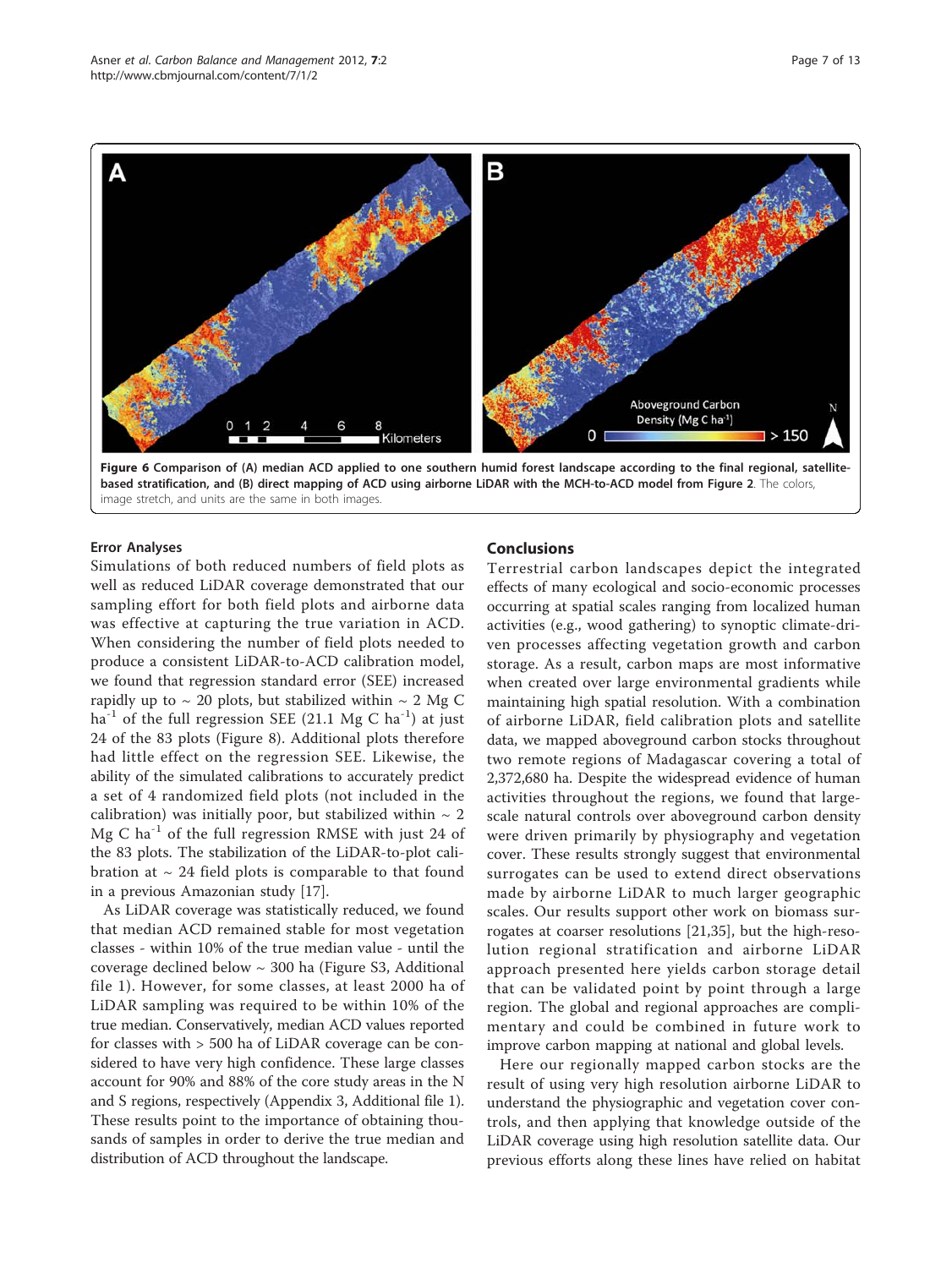classification maps, often provided by government agencies, but in this case, comparable effectiveness was achieved using freely available SRTM and Landsat imagery. The results thus suggest that verifiable, highresolution carbon assessments can be accomplished in remote regions of the tropics. The high resolution and accuracy of the results may support new efforts to sustain and expand Malagasy forests using current

<span id="page-7-0"></span>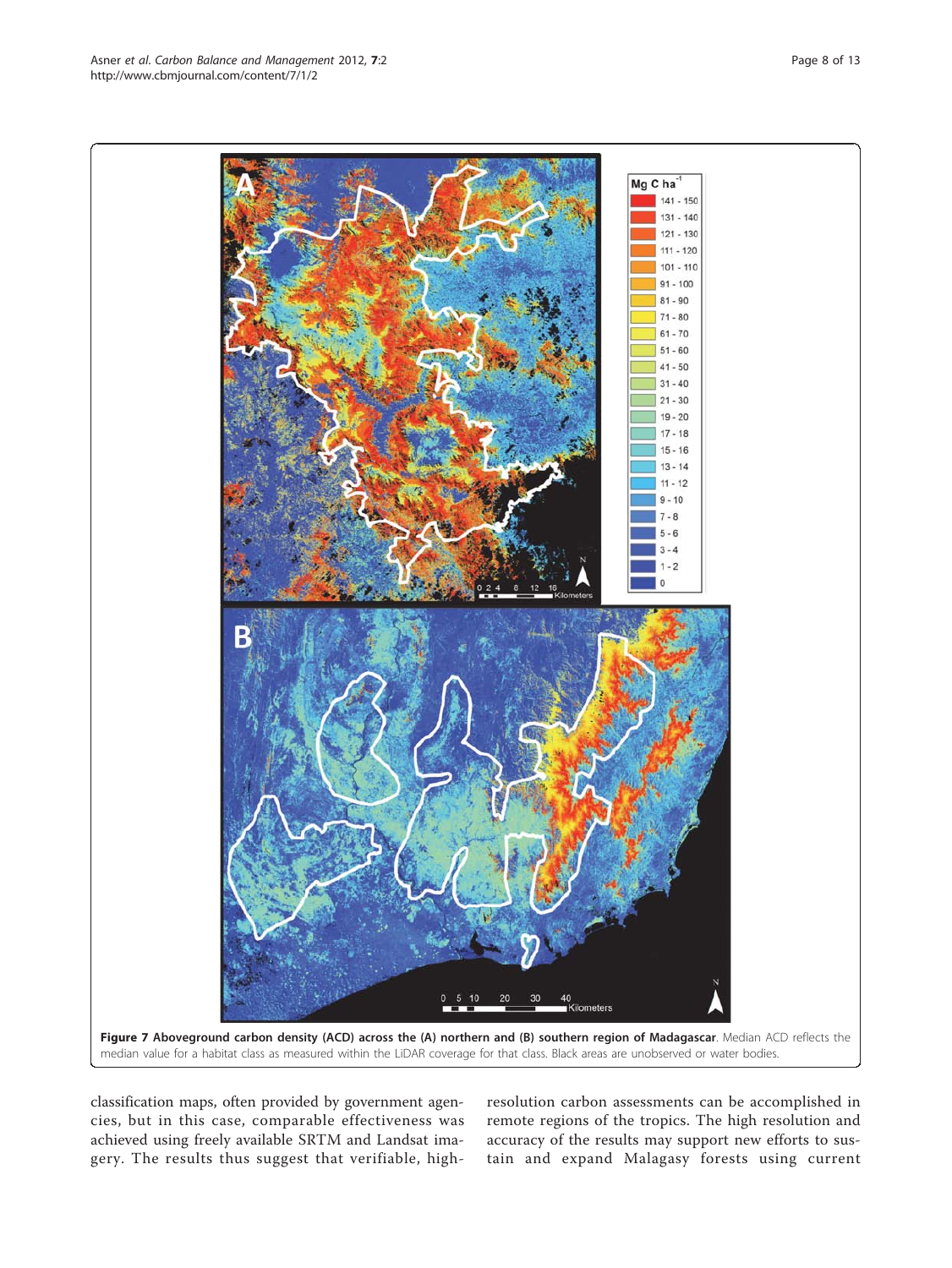<span id="page-8-0"></span>

voluntary and planned compliance carbon emission offset strategies.

### Methods

### Regional Pre-flight Stratification

Pre-flight stratification of the N and S regions was required to direct airborne LiDAR sampling (Figure 9). Following Asner [[15\]](#page-11-0), we developed a map of vegetation types and forest cover. The vegetation map was derived using supervised classification with a k-nearest neighbor algorithm of 12 multi-spectral images at 10 m resolution, collected between January and May 2009 by satellite SPOT 5 (SPOT Image, Toulouse, France). The derived vegetation maps yielded 8 and 10 classes in the N and S regions, respectively. The regions were simultaneously mapped for forest cover, deforestation, degradation and regrowth using the CLASlite system [\[36\]](#page-11-0), as described in detail by Asner et al. [[17\]](#page-11-0). Combining vegetation and CLASlite maps resulted in 15 and 17 classes for the N and S region, respectively. SRTM data were not used during this pre-flight stratification process, thereby facilitating an independent analysis of terrain controls over ACD later in the study, and prior to final stratification.

#### LiDAR Mapping

The pre-flight stratification maps were used to direct airborne LiDAR sampling. Specifically, LiDAR polygons were placed over each study region to maximize coverage of each pre-flight stratum while attending to aircraft logistical constraints imposed by mountainous terrain and winds. A total of 12 and 10 polygons ranging in



size from 2,000 ha to 12,000 ha were selected for the N and S regions, respectively (Figure [1](#page-2-0)). We used the Carnegie Airborne Observatory (CAO) to collect the LiDAR data [\[37](#page-11-0)]. The flights were conducted at 2000 m above ground level, providing LiDAR sampling at 1.12 m LiDAR spot spacing with a 28-degree field of view, 50 kHz pulse repetition frequency and 50% overlap between adjacent flight lines within each mapping polygon. The aircraft maintained a ground speed of 95 knots or less. LiDAR spatial errors are less than 0.15 m vertically and 0.36 m horizontally (RMSE). The total LiDAR coverage was 56,921 ha (19.6% of the core study area) and 70,780 ha (14.3%) in the N and S regions, respectively.

#### Field Plot Measurements

We estimated ground-based ACD in 83 circular plots of up to 30 m radius, or 0.28 ha (Figure [1\)](#page-2-0). Of these, 19 were located in N humid forests, 28 in S humid forests, and 36 in S spiny forests. We used the plots to calibrate the LiDAR data to ACD, and thus we placed the plots in a wide range of conditions, from dry to humid forests and from nearly deforested land to degraded forests to intact, closed canopy forest. This approach reduced the number of plots required overall, while providing the biophysical variation needed to calibrate the LiDAR. We used a nested sampling design in each plot, which differed depending on forest structural complexity and thus climactic zone. For humid forest plots, we included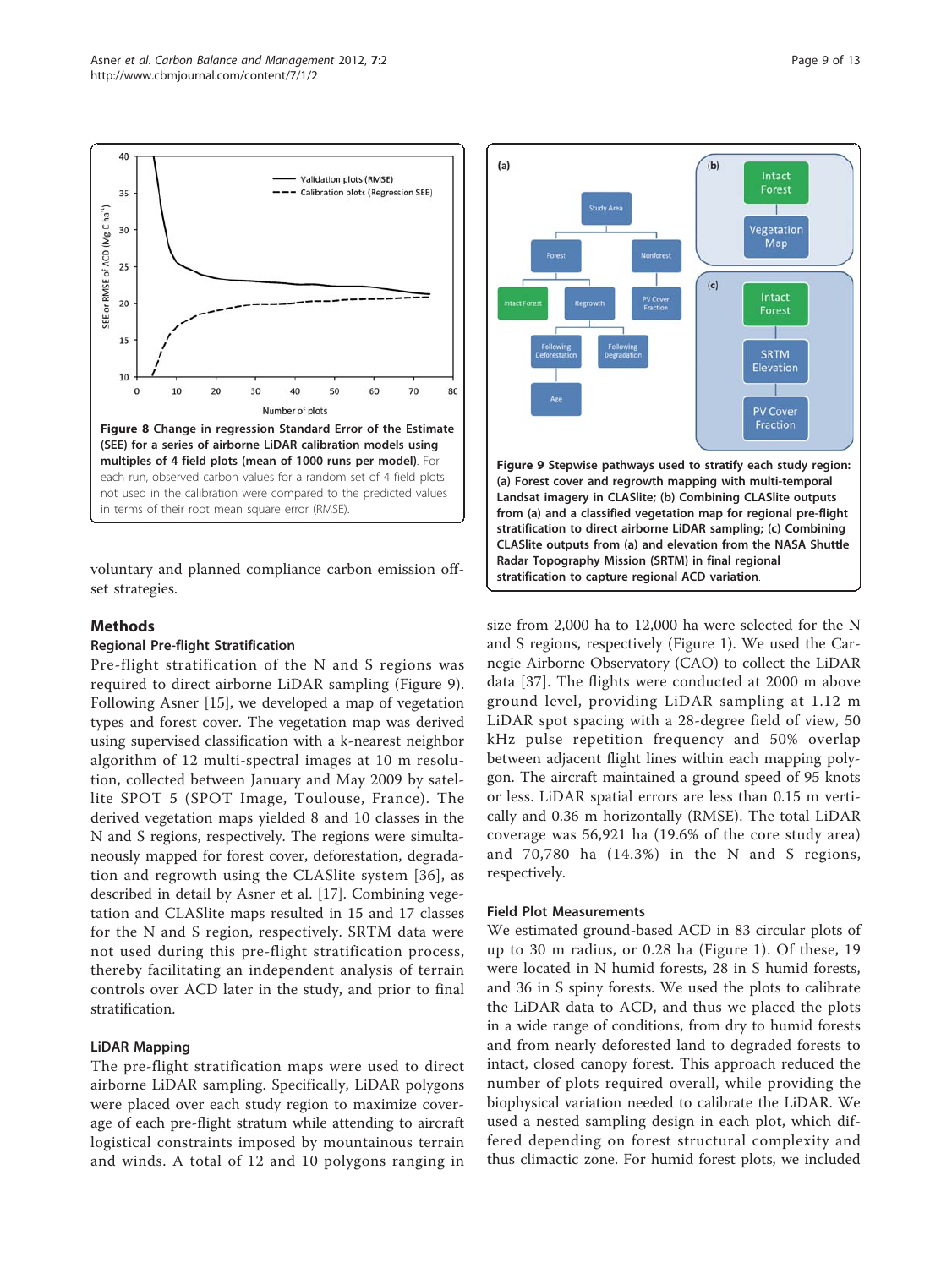all trees > 50 cm in diameter at breast height (dbh, 1.3 m from the ground) or above buttress inside a radius of 30 m from the plot center, all trees > 20 cm dbh inside a radius of 14 m, and all trees > 5 cm dbh inside a radius of 4 m. In spiny forests, we included all trees > 5 cm dbh inside a radius of 20 m and all trees > 0 cm dbh inside a radius of 5 m. We located each plot center using a global positioning system (GPS) with a surveygrade receiver (GS50+, Leica Geosystems, St. Fallen, Switzerland). The GPS data were later differentially corrected, in most cases yielding  $< 1$  m positional error. For some plots in the S humid forests, Leica GPS reception was poor and thus we utilized a Garmin CS+ receiver (Garmin Ltd., Olathe, Kansas) with the point averaging function enabled for several hours. When comparing Garmin and Leica data, we found that the loss of accuracy with Garmin data was 1-4 m. Allometric methods for estimating plot-level carbon stocks made use of both general [\[38](#page-11-0)] and recent, locally-developed models [[39\]](#page-11-0), as detailed in Appendix 1 (Additional file [1](#page-10-0)).

#### LiDAR-to-Plot Calibration

We derived surface (top-of-canopy) and ground digital elevation models (DEM) from the airborne LiDAR data. We calculated the vertical distribution of LiDAR points above ground by binning them into volumetric pixels (voxels) of  $5 \times 5$  m spatial resolution with 1 m vertical resolution. We then divided the number of points in each voxel by the total number of lidar points in that column, yielding the percentage of lidar points that occurred in each voxel. This organization of LiDAR data points allows the generation of several indices that have proven to be highly correlated with plot-based biomass estimates [[12,29](#page-11-0),[40](#page-11-0)-43]. Previous work repeatedly demonstrated that mean canopy profile height or MCH, which is the weighted height of the lidar point cloud in a  $5 \times 5$  kernel, is highly correlated with ACD in tropical forests [[17,28](#page-11-0),44]. Thus we regressed ground-based ACD against LiDAR MCH in the form of a power model:

$$
y = ax^b + x^k \varepsilon \tag{1}
$$

where x is MCH, y is ACD, and a, b, and k are model parameters. A non-arithmetic error term  $(\mathbf{x}^\mathbf{k}\mathbf{\varepsilon})$  was used to account for heteroscedasticity that typifies MCH-to-ACD relationships [e.g., [[28](#page-11-0)]]. This approach is analogous to fitting a linear model to log-transformed variables, but avoids the need for back-transformation [45]. The model was fit using maximum likelihood in the R programming language (v.9.2, R Development Core Team 2009). We conducted additional analyses to determine the dependency of our LiDAR-to-ACD model on

the number of field plots (below under Error Analyses). We also considered the dependency of our LiDAR-to-ACD model on the spatial resolution at which the equation was constructed (Appendix 2, Additional file [1](#page-10-0)).

#### LiDAR Carbon and Terrain Analysis

We tested the degree to which terrain and forest cover variables were related to LiDAR-derived ACD. Our goal was to develop an improved method to scale up the LiDAR-based data to the regional level using freely available satellite imagery. To that end, we examined relationships between ACD and elevation data, the latter provided by NASA's Shuttle Radar Topography Mission (SRTM; 90 m resolution), as well as CLASlite forest cover data derived from Landsat imagery (30 m resolution). To improve signal via averaging, and to reduce errors due to misalignment among diverse image data types, we convolved all variables to 1 ha spatial resolution prior to analysis using a spatial averaging filter. Within areas under airborne LiDAR coverage, we considered several SRTM-derived variables, including elevation, slope, aspect, and height above nearest stream (i.e., the vertical distance from a point on the landscape to an interpolated water table, also known as a relative elevation model or REM). From CLASlite, we considered the fractional cover of photosynthetic vegetation (PV) and the fractional cover of bare soil (described in detail by Asner et al. 2009). We considered the influence on ACD of all variables-both individually and in combination-at 1 ha resolution using correlation and ordinary linear regression analyses with the R programming language (v.9.2, R Development Core Team 2009).

#### Final Regional Stratification and Carbon Mapping

Final stratification was intended to utilize information obtained from the LiDAR-based environmental controls analysis, as well as the deforestation and forest disturbance results from CLASlite (Figure [9](#page-8-0)). We first segmented the region into forest, non-forest, and regrowth, derived from CLASlite analysis of Landsat images from four periods; 1990, 2000, 2005, and 2010. The CLASlite analysis provided a detailed representation of 2010 forest condition, enhanced by the consideration of past landcover change. The broader classes of forest, non-forest and regrowth were further stratified to capture regional ACD variation. This process was guided by existing scientific knowledge of the ecology and terrain of Madagascar, as well as statistical considerations to limit overstratification.

We stratified the forest class using the SRTM- and CLASlite-derived inputs that best predicted ACD in forested areas at the LiDAR scale. As presented in the results (Landscape Controls over LiDAR-derived ACD), the best predictors were SRTM elevation and CLASlite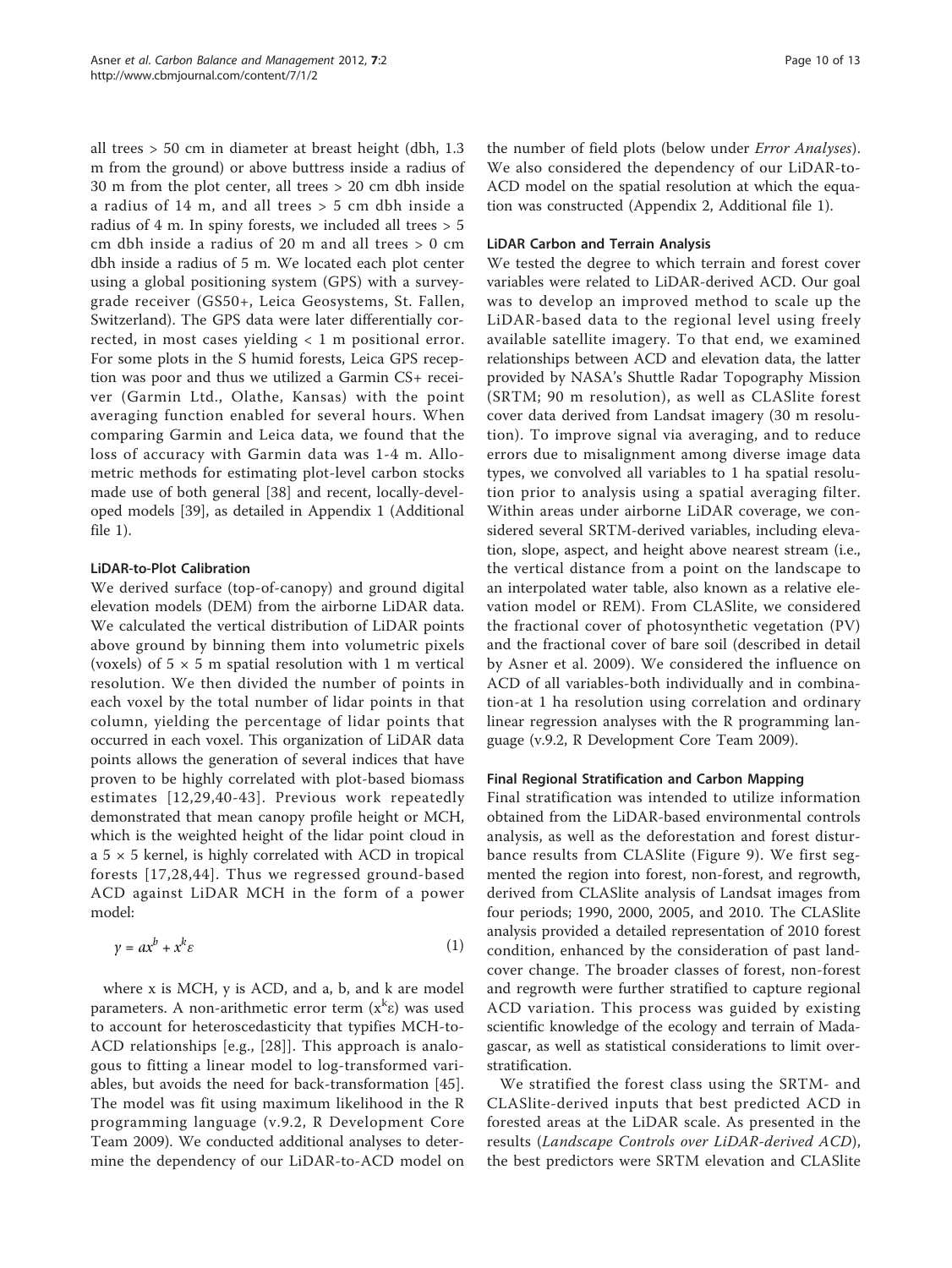<span id="page-10-0"></span>PV cover fraction. The nature of the influence of these variables on LiDAR-derived ACD suggested that a stratified approach to carbon mapping was preferable to modeling ACD in continuous fashion (see results). Thus, in the N region, we parsed the landscape into 150 m vertical increments, creating 13 elevation strata. In the S region, we created a total of 11 elevation strata with 100 m elevation increments below 500 m (characterized by dry, spiny forests and flatter terrain), and 200 m increments above 500 m in elevation (steeper, variable terrain containing the region's remaining humid forests). The two regions were further stratified by PV cover fraction with thresholds of 80-90% and 91-100% PV in the N region and 60-70%, 71-80%, 81-90%, and 91-100% in the S Region. Our approach to the S region employed a lower PV threshold to better capture dry spiny forests, which often contain lower PV fractions due to naturally open canopies and space between trees and other woody plants. The intersection of elevation and PV cover fraction strata produced 26 forested classes in the N region and 44 classes in the S region.

In both regions, we used CLASlite [[36\]](#page-11-0) to stratify deforested and disturbed lands (e.g., areas entering a non-forest category following previous mapping as forest cover), as well as those in regrowth following deforestation or disturbance. Here, we define disturbance as the diffuse thinning of forest cover. We split forest regrowth following deforestation into categories of greater than 5 or 10 years since the most recent detection of deforestation. We created another class for regrowth following forest disturbance detected in any year. Areas not in forest and not undergoing regrowth following deforestation or forest disturbance made up the broad non-forest class, which we stratified into five 20% intervals of PV cover fraction. In the S region, all regrowth and non-forest classes were further parsed by a 500 m elevation threshold that generally corresponds to the separation of lowland, dry spiny forests and mid-elevation humid forests. Combined, this yielded 34 total classes in the N region and 52 in the S region. Using this final stratification, we mapped ACD at 1.0 ha resolution by assigning the LiDAR-derived median carbon value for each class to the area occupied by that class across the regional maps.

# Error Analyses

We determined the sensitivity of our LiDAR ACD model to the number of field calibration plots used by fitting simulated calibration models with randomized multiples of 4 plots ( $\sim$  5% of the data), from 4 to 76 plots (up to 90% of 83 total plots) [[17\]](#page-11-0). We repeated this simulated calibration 1000 times to yield a mean regression standard error of the estimate (SEE) at every interval of 4 field plots. For each run, we then assessed the ability of the model to predict (as measured by the

RMSE) the carbon density of an additional set of 4 randomized field plots not included as part of the simulated calibration.

To determine the amount of LiDAR coverage needed to accurately characterize inter-class variation in ACD, we simulated reduced LiDAR coverage by successively excluding portions of all LiDAR flight boxes. To do so, we reduced the widths of all boxes beginning at a minimum width of 30 m (a single pixel of our LiDAR-derived carbon map), doubling repeatedly up to 3840 m width (an approximation of the largest width that was divisible by the pixel size of 30 m). With each successively more limited regional LiDAR sample, we recomputed median carbon for each vegetation class in both the N and S study areas, and compared the resulting estimates to those determined using the full LiDAR coverage.

# Additional material

[Additional file 1: A](http://www.biomedcentral.com/content/supplementary/1750-0680-7-2-S1.DOCX)ppendices. The appendix contains text, figures and tables that provide detail on satellite, aircraft, and field data collection, processing and analysis.

#### Acknowledgements

We thank the GoodPlanet Foundation and WWF-Madagascar for vegetation mapping and field measurement assistance, and additional logistical support. We thank G. Powell and N. O'Connor for decision support and logistical help, and C. Grinand and three anonymous reviewers for providing helpful comments on the manuscript. The Carnegie Airborne Observatory flight campaign to the region was supported by the Andrew Mellon Foundation, the Carnegie Institution and Air France. The Carnegie Airborne Observatory is made possible by the Grantham Foundation for the Protection of the Environment, the Gordon and Betty Moore Foundation, the W.M. Keck Foundation, and William Hearst III.

#### Author details

<sup>1</sup>Department of Global Ecology, Carnegie Institution for Science, 260 Panama Street, Stanford, CA USA. <sup>2</sup>GoodPlanet Foundation, Carrefour de Longchamp 75116 Paris, France. <sup>3</sup>CIRAD, UR105 Forest Ecosystem Goods and Services, TA C-105/D, Campus de Baillarguet, 34398 Montpellier Cedex 5, France & DRP Forêt et Biodiversité, BP 853, Antananarivo, Madagascar. <sup>4</sup>World Wide Fund for Nature, BP 738, Antananarivo, Madagascar.

#### Authors' contributions

GA conceived of the study, analyzed data and wrote the manuscript. JK, JM, and KC analyzed data and wrote the manuscript. TK-B, RV, MR and GV collected and analyzed data. AB, LM, MC, and DK analyzed data. All authors read and approved the final manuscript.

#### Competing interests

The authors declare that they have no competing interests.

#### Received: 2 November 2011 Accepted: 30 January 2012 Published: 30 January 2012

#### References

- 1. Angelsen A: Moving Ahead with REDD: issues, options and implications Bogor, Indonesia: Center for International Forestry Research (CIFOR); 2008.
- 2. Pelletier J, Ramankutty N, Potvin C: Diagnosing the uncertainty and detectability of emission reductions for REDD + under current capabilities: an example for Panama. Environmental Research Letters 2011, 6:024005.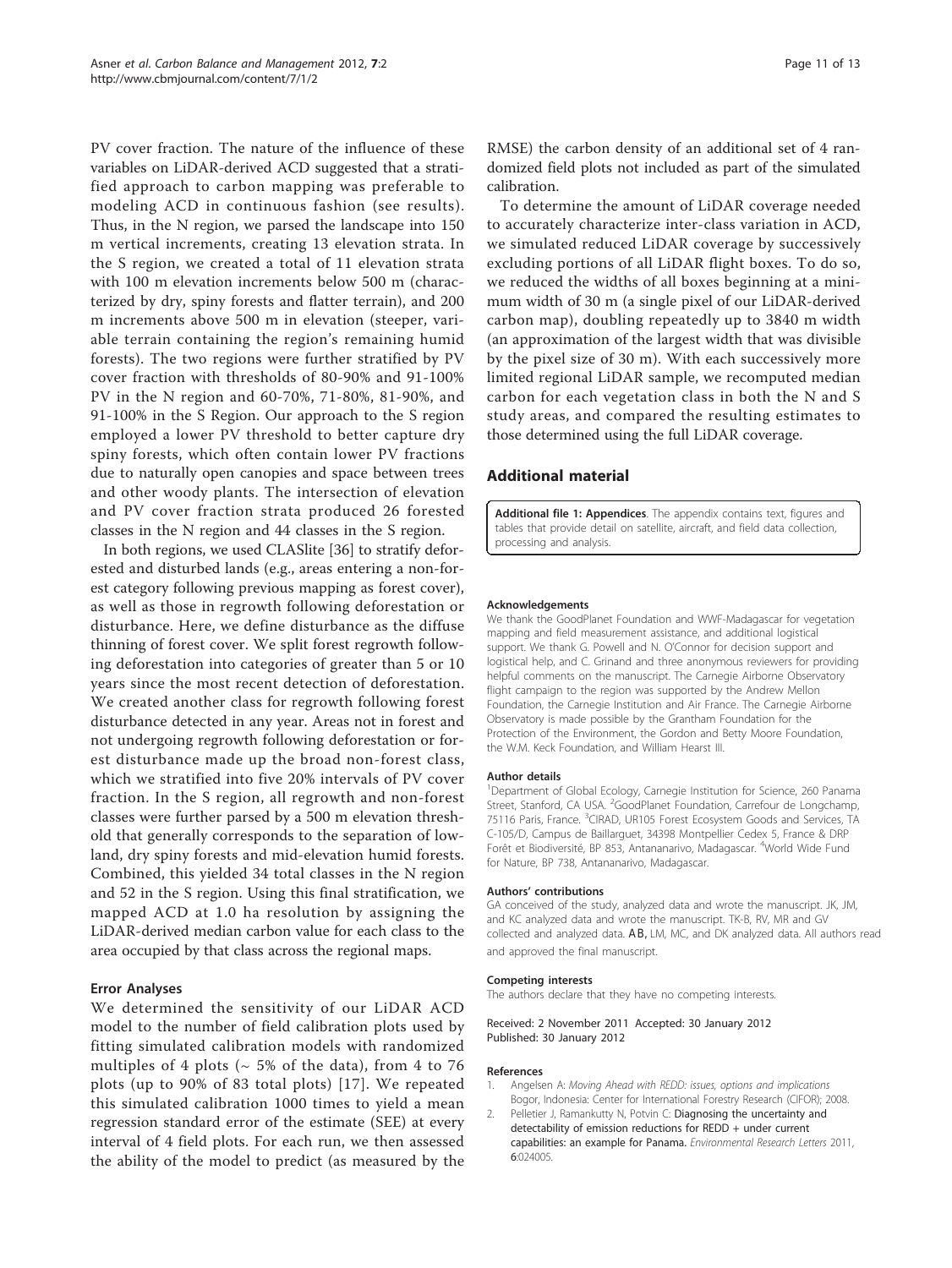- <span id="page-11-0"></span>3. Asner GP: Painting the world REDD: addressing scientific barriers to monitoring emissions from tropical forests. Environmental Research Letters 2011, 6:021002.
- 4. Avitabile V, Herold M, Henry M, Schmullius C: [Mapping biomass with](http://www.ncbi.nlm.nih.gov/pubmed/21982054?dopt=Abstract) [remote sensing: a comparison of methods for the case study of Uganda.](http://www.ncbi.nlm.nih.gov/pubmed/21982054?dopt=Abstract) Carbon Balance and Management 2011, 6:7.
- 5. Goetz S, Baccini A, Laporte N, Johns T, Walker W, Kellndorfer J, Houghton R, Sun M: Mapping and monitoring carbon stocks with satellite observations: a comparison of methods. Carbon Balance and Management 2009, 4, doi:10.1186/1750-0680-1184-1182.
- 6. Asner GP, Rudel TK, Aide TM, Defries R, Emerson RE: [A Contemporary](http://www.ncbi.nlm.nih.gov/pubmed/20078639?dopt=Abstract) [Assessment of Change in Humid Tropical Forests.](http://www.ncbi.nlm.nih.gov/pubmed/20078639?dopt=Abstract) Conservation Biology 2009, 23:1386-1395.
- Brown KA, Gurevitch J: Long-term impacts of logging on forest diversity in Madagascar. Proceedings of the National Academy of Sciences 2004, 101:6045-6049.
- 8. Green GM, Sussman RW: [Deforestation history of the eastern rain forests](http://www.ncbi.nlm.nih.gov/pubmed/17740137?dopt=Abstract) [of Madagascar from satellite images.](http://www.ncbi.nlm.nih.gov/pubmed/17740137?dopt=Abstract) Science 1990, 248:212-215.
- Harper GJ, Steininger MK, Tucker CJ, Juhn D, Hawkins F: Fifty years of deforestation and forest fragmentation in Madagascar. Environmental Conservation 2007, 34:325-333.
- 10. Ingram JC, Dawson TP, Whittaker RJ: Mapping tropical forest structure in southeastern Madagascar using remote sensing and artificial neural networks. Remote Sensing of Environment 2005, 94:491-507.
- 11. Gonzalez P, Asner GP, Battles JJ, Lefsky MA, Waring KM, Palace M: Forest carbon densities and uncertainties from Lidar, QuickBird, and field measurements in California. Remote Sensing of Environment 2010, 114:1561-1575.
- 12. Lefsky MA, Cohen WB, Harding DJ, Parker GG, Acker SA, Gower ST: Lidar remote sensing of above-ground biomass in three biomes. Global Ecology and Biogeography 2002, 11:393-399.
- 13. Drake JB, Dubayah RO, Clark DB, Knox RG, Blair JB, Hofton MA, Chazdon RL, Weishampel JF, Prince SD: Estimation of tropical forest structural characteristics using large-footprint lidar. Remote Sensing of Environment 2002, 79:305-319.
- 14. Mascaro J, Detto M, Asner GP, Muller-Landau HC: Evaluating uncertainty in mapping forest carbon with airborne LiDAR. Remote Sensing of Environment 2011, 115:3770-3774.
- 15. Asner GP: Tropical forest carbon assessment: integrating satellite and airborne mapping approaches. Environmental Research Letters 2009, 3:1748-9326.
- 16. Helmer EH, Lefsky MA, Roberts DA: Biomass accumulation rates of Amazonian secondary forest and biomass of old-growth forests from Landsat time series and the Geoscience Laser Altimeter System. Journal of Applied Remote Sensing 2009, 3:033505.
- 17. Asner GP, Powell GVN, Mascaro J, Knapp DE, Clark JK, Jacobson J, Kennedy-Bowdoin T, Balaji A, Paez-Acosta G, Victoria E, Secada L, Valqui M, Hughes RF: High-resolution forest carbon stocks and emissions in the Amazon. Proceedings of the National Academy of Sciences 2010, 107:16738-16742.
- 18. Herold M, Skutsch M: Monitoring, reporting and verification for national REDD + programmes: two proposals. Environmental Research Letters 2011, 6:014002.
- 19. Du Puy D, Moat J: A refined classification of the primary vegetation of Madagascar based on the underlying geology: Using GIS to map its distribution and to assess its conservation status.Edited by: Lourenco WR. Editions de l'ORSTOM - Paris; 1996:205-218, Proceedings of the International Symposium on the Biogeography of Madagascar; September 1995; Paris.
- 20. Justice CO, Vermote E, Townshend JRG, DeFries R, Roy DP, Hall DK, Salomonson VV, Privette JL, Riggs G, Strahler A, Lucht W, Myneni RB, Knyazikhin Y, Running SW, Nemani RR, Wan Z, Huete AR, Leeuwen Wv, Wolfe RE, Giglio L, Muller J-P, Lewis P, Barnsley MJ: The Moderate Resolution Imaging Spectroradiometer (MODIS): Land remote sensing for global change research. Geoscience and Remote Sensing 1998, 36:1212-1227.
- 21. Saatchi SS, Harris NL, Brown S, Lefsky M, Mitchard ETA, Salas W, Zutta BR, Buermann W, Lewis SL, Hagen S, Petrova S, White L, Silman M, Morel A: Benchmark map of forest carbon stocks in tropical regions across three continents. Proceedings of the National Academy of Sciences 2011, 108:9899-9904.
- 22. Ranson KJ, Sun G, Weishampel JF, Knox RG: Forest biomass from combined ecosystem and radar backscatter modeling. Remote Sensing of Environment 1997, 59:118-133.
- 23. Luckman A, Baker J, Kuplich TM, Yanasse CDF, Frery AC: A study of the relationship between radar backscatter and regenerating tropical forest biomass for spaceborne SAR instruments. Remote Sensing of Environment 1997, 60:1-13.
- 24. Kasischke ES, Melack JM, Dobson MC: The use of imaging radars for ecological applications - a review. Remote Sensing of Environment 1997, 59:141-156.
- 25. Clark DB, Clark DA: Landscape-scale variation in forest structure and biomass in a tropical rain forest. Forest Ecology and Management 2000, 137:185-198.
- 26. Saatchi SS, Houghton RA, Dos Santos Alvala RC, Soares JV, Yu Y: Distribution of aboveground live biomass in the Amazon basin. Global Change Biology 2007, 13:816-837.
- 27. Asner GP, Mascaro J, Muller-Landau HC, Vieilledent G, Vaudry R, Rasamoelina M, Hall J, van Breugal M: A universal airborne LiDAR approach for tropical forest carbon mapping. Oecologia 2011, doi:10.1007/ s00442-011-2165-z.
- 28. Mascaro J, Asner GP, Muller-Landau HC, van Breugal M, Hall J, Dahlin K: Controls over aboveground forest carbon density on Barro Colorado Island, Panama. Biogeosciences 2011, 8:1615-1629.
- 29. Drake JB, Knox RG, Dubayah RO, Clark DB, Condit R, Blair JB, Hofton M: Aboveground biomass estimation in closed canopy neotropical forests using lidar remote sensing: Factors affecting the generality of relationships. Global Ecology and Biogeography 2003, 12:147-159.
- 30. Keller M, Palace M, Hurtt G: Biomass estimation in the Tapajos National Forest, Brazil: examination of sampling and allometric uncertainties. Forest Ecology and Management 2001, 154:371-382.
- 31. Chave J, Chust G, Condit R, Aguilar S, Hernandez A, Lao S, Perez R: Error propagation and scaling for tropical forest biomass estimates. In Tropical forests and global atmospheric change. Edited by: Malhi Y, Phillips O. London: Oxford University Press; 2004:155-166.
- 32. Mueller-Dombois D, Fosberg RF: Vegetation of the tropical Pacific islands New York: Springer-verlag; 1998.
- 33. Allnutt TF, Ferrier S, Manion G, Powell GVN, Ricketts TH, Fisher BL, Harper GJ, Irwin ME, Kremen C, Labat J-N, Lees DC, Pearce TA, Rakotondrainibe F: A method for quantifying biodiversity loss and its application to a 50-year record of deforestation across Madagascar. Conservation Letters 2008, 1:173-181.
- 34. Gade DW: Deforestation and Its Effects in Highland Madagascar. Mountain Research and Development 1996, 16:101-116.
- 35. Baccini A, Laporte N, Goetz SJ, Sun M, Dong H: A first map of tropical Africa's above-ground biomass derived from satellite imagery. Environmental Research Letters 2008, 3:045011.
- 36. Asner GP, Knapp DE, Balaji A, Paez-Acosta G: Automated mapping of tropical deforestation and forest degradation: CLASlite. Journal of Applied Remote Sensing 2009, 3:033543.
- 37. Asner GP, Knapp DE, Kennedy-Bowdoin T, Jones MO, Martin RE, Boardman J, Field CB: Carnegie Airborne Observatory: In-flight fusion of hyperspectral imaging and waveform light detection and ranging (LiDAR) for three-dimensional studies of ecosystems. Journal of Applied Remote Sensing 2007, 1, DOI:10-.1117/1111.2794018.
- 38. Chave J, Andalo C, Brown S, Cairns MA, Chambers JQ, Eamus D, Fölster H, Fromard F, Higuchi N, Puig H, Riéra B, Yamakura T: [Tree allometry and](http://www.ncbi.nlm.nih.gov/pubmed/15971085?dopt=Abstract) [improved estimation of carbon stocks and balance in tropical forests.](http://www.ncbi.nlm.nih.gov/pubmed/15971085?dopt=Abstract) Oecologia 2005, 145:87-99.
- 39. Vieilledent G, Vaudry R, Andriamanohisoa SFD, Rakotonarivo OS, Randrianasolo HZ, Razafindrabe HN, Bidaud Rakotoarivony C, Ebeling J, Rasamoelina M: A universal approach to estimating biomass and carbon stock in tropical forests using generic allometric models. Ecological Applications 2011, doi:http://dx.doi.org/10.1890/11-0039-.1..
- 40. Popescu SC, Wynne RH, Scrivani JA: Fusion of small-footprint lidar and multispectral data to estimate plot-level volume and biomass in deciduous and pine forests in Virginia, USA. Forest Science 2004, 50:551-565.
- 41. Drake JB, Dubayah RO, Knox RG, Clark DB, Blair JB: Sensitivity of largefootprint lidar to canopy structure and biomass in a neotropical rainforest. Remote Sensing of Environment 2002, 81:378-392.